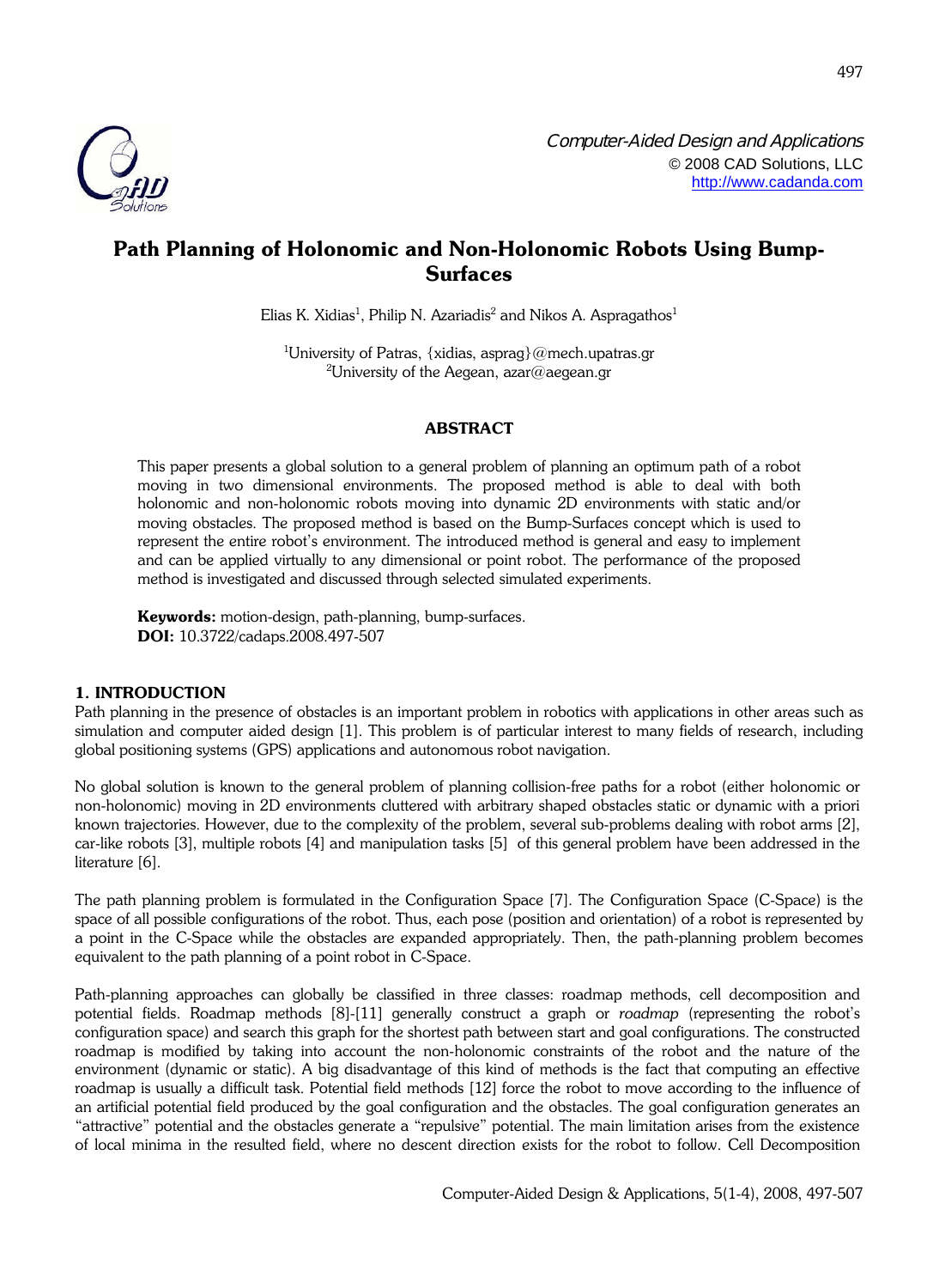approaches [\[1\]](#page-10-0) divide the free space of the robot's workspace into a number of cells. Motion is then planned through these cells. Unfortunately, when the dimension of the C-Space is high or when the complexity of the scene is large, the number of cells becomes too large rendering this kind of methods practically limited.

Recently, Azariadis and Aspragathos [\[13\]](#page-10-10) introduced a new method for solving the path-planning problem for a robot (either mobile or manipulator) moving in 2D static terrains. The key-element of this method is the representation of the robot's workspace through a single mathematical entity called as *Bump-Surface* (or *B-Surface* for short). The path planning solution is searched on the 3D B-Surface in such a way that its inverse image into the original 2D environment satisfies the given objectives and constraints. Later, Xidias et al. [\[14\]-](#page-10-11)[\[18\]](#page-10-12) have demonstrated the capacity of that method to solve a number of different motion design problems involving a variety of robots such as point robots, car-like robots and multiple car-like robots in complicated two and three dimensional environments cluttered with static and/or moving obstacles. In this paper we present a first approach towards unifying the different "Bump-Surfaces' solutions" under a global one with the capacity to handle either dimensional or point robots moving in a dynamic 2D environment.

The proposed approach takes into account the information of the entire robot's environment to solve the given motion-design problem and searches for an optimum or near-optimum solution (if one exists) on the entire problem space represented by a B-Surface. The proposed method utilizes the familiar in the CAD community concept of B-Spline curves and surfaces in order to take advantage of their local-control properties and the underlying fast and robust computational algorithms. This approach yields robot paths which are smooth without sharp corners and self loops. Contrarily to other approaches [\[1\]](#page-10-0) smoothing can be incorporated as an integral part of the motion-design algorithm, and not as a final improvement to a path solution found by other techniques.

The paper is structured as follows: Section 2 states the motion-design problem under consideration. Section 3 defines the new path-planning space, while Section 4 presents a formal representation of the different types of robots used in this paper. The path-planning problem is described in Section 5 and it is solved in Section 6. Finally, Section 7 demonstrates and discusses the efficiency of the proposed method through multiple experiments applied on vehicle(s) moving in 2D industrial environments.

# **2. PROBLEM FORMULATION AND NOTATIONS**

Let a robot *A* moving in a 2D dynamic environment cluttered with arbitrary-shaped obstacles. Let also the following assumptions:

- The robot is represented as a point or as rectangular-shaped body with two rear wheels and two directional front wheels and a limited steering angle [\[1\]](#page-10-0).
- The robot is moving with constant velocity.
- The obstacles have fixed and known geometry and are static or dynamic (with known trajectories).
- The positions and robot orientations of the start (**ST**) and goal (**GL**) points are fixed and known.
- It is possible to have more than one robot moving at the same time in the same environment (multiple robots).

Under these assumptions, the main problem addressed in this paper is to determine a robot path in a given 2D dynamic environment satisfying the following motion-design constrains:

- **A.** The path should not intersect with the obstacles and should result to a collision-free robot motion.
- **B.** The path should have minimum length, starting at **ST** and ending at **GL.**
- **C.** Each robot should avoid collisions with the other ones (case with multiple robots).
- **D.** The path should be time monotone (dynamic environments).

# **3. DEFINING A NEW SPACE FOR PATH PLANNING**

In this section, we present the construction of the proposed space for performing path planning for robots with either holonomic or non-holonomic constraints, moving in a 2D dynamic environment. The introduced space is represented by a parametric surface, called as Bump-Surface [\[13\]](#page-10-10). In the next section, we show how the proposed Bump-Surface is able to represent all the available configurations of the robot through a family of one-parametric curves lying on that surface.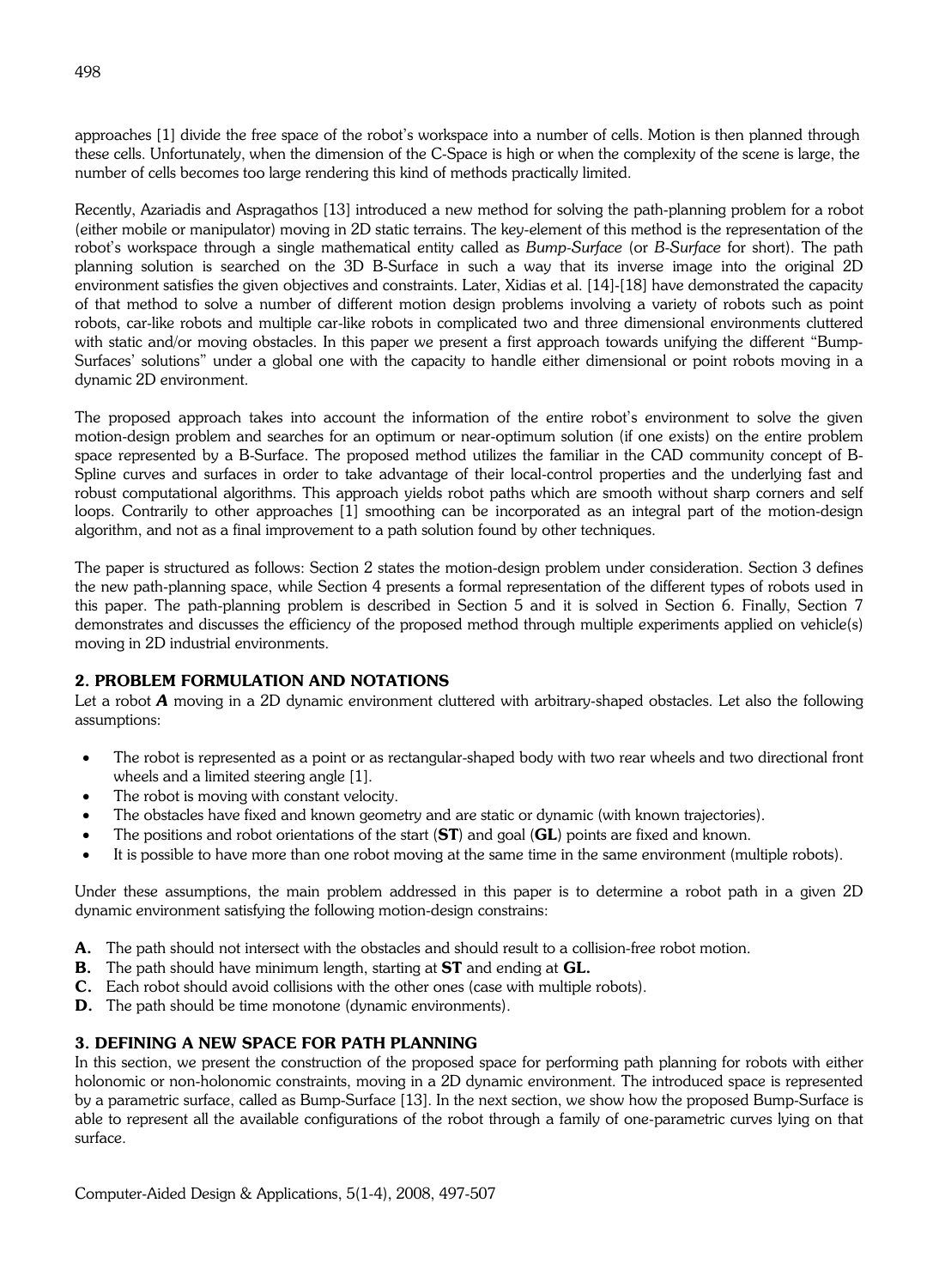#### **3.1 Defining the Robot's Workspace**

Since the original 2D environment is cluttered with both static and dynamic obstacles we incorporate time as an additional dimension formulating the 3D workspace  $W$  . Under this way the original 2D environment is transformed to a 3D "static" workspace [\[19\]](#page-10-13). The constructed robot's 3D workspace  $W$  is the Cartesian product of the original 2D environment and the time interval  $T$  which is bounded to yield in  $[0,t_{_g}]$  , where  $\,0\,$  is the initial and  $\,t_{_g}>0\,$  is the final time. Without loss of generality it is assumed henceforth that the 2D environment has unit length in each dimension and  $t_g = 1$  therefore  $\boldsymbol{\mathcal{W}} = \left[0,1\right]^2 \times T = \left[0,1\right]^3$ .

A point  $\mathbf{q} = (u_1, u_2) \in [0,1]^2$  is represented in  $\mathcal{W}$  by the triple  $\mathbf{p} = (u_1, u_2, u_3) \in \mathcal{W}$  where the coordinates  $(u_1, u_2)$ denote its position in the original 2D environment at the time instance  $\,t=u_{_3}$  . In 3D workspace  $\,\mathcal{W}$  , both moving and static obstacles are transformed into "static" by determining the union of their instances in the orthogonal directions  $\langle u_i, u_j, u_3\rangle$  . The resulting "static" obstacles are called *3D time-dependent obstacles*. Hence,  $\bm{\mathcal{W}}$  is considered as a unit cube cluttered with 3D time-dependent obstacles. [Fig.](#page-2-0) 1(a) shows a 2D dynamic environment cluttered with one static obstacle and one moving obstacle, while [Fig.](#page-2-0) 1(b) shows the corresponding 3D time-dependent obstacles in  $W$ . The light-grey obstacle is static, while the grey obstacle follows a linear motion in the time interval  $[0,1]$  with constant velocity  $\left| \tilde{v}_{ob} \right|$  along a line parallel to the  $u_1$ -axis.



<span id="page-2-0"></span>Fig. 1: (a) A simple 2D dynamic environment. (b) The corresponding 3D workspace  $W$ .

#### **3.2 Defining the Path Planning Space**

The Bump-Surface represents the aforementioned three-dimensional workspace  $\cal W$  of a robot with a 3D manifold embedded in  $\mathbb{R}^4$ . In this way the path planning space is defined to be a 4D surface in Euclidean space capturing both the free and the forbidden areas of the robot workspace  $\boldsymbol{\mathcal{W}}$  .

The required Bump-Surface is obtained by a straightforward extension of the *Z-Value algorithm* [\[13\]](#page-10-10). Briefly, this algorithm considers that  $\bm{\mathcal{W}}$  is discretized into uniform subintervals along its  $\langle u_1, u_2, u_3 \rangle$ , orthogonal directions respectively, forming a grid of points  $\mathbf{p}_{j_1, j_2, j_3} = \left( v^1_{j_1, j_2, j_3}, v^2_{j_1, j_2, j_3}, v^3_{j_1, j_2, j_3}, v^4_{j_1, j_2, j_3} \right) \in \left[0,1\right]^4, \ \ 0 \leq j_1, j_2, j_3 \leq M_g-1 \ , \ \text{where}$  $M_{g}$  denotes the grid size. The  $v_{j_{1},j_{2},j_{3}}^{4}$  $v^4_{j_1,j_2,j_3}$  coordinate of each grid point  $\mathbf{p}_{j_1,j_2,j_3}$  takes a value in the interval  $(0,1]$ , if the corresponding grid point lies inside an obstacle and the value 0 otherwise.

The proposed Bump-Surface is represented by a tensor product B-Spline surface with uniform parameterization  $S: [0,1]^3 \rightarrow [0,1]^4$ , given by,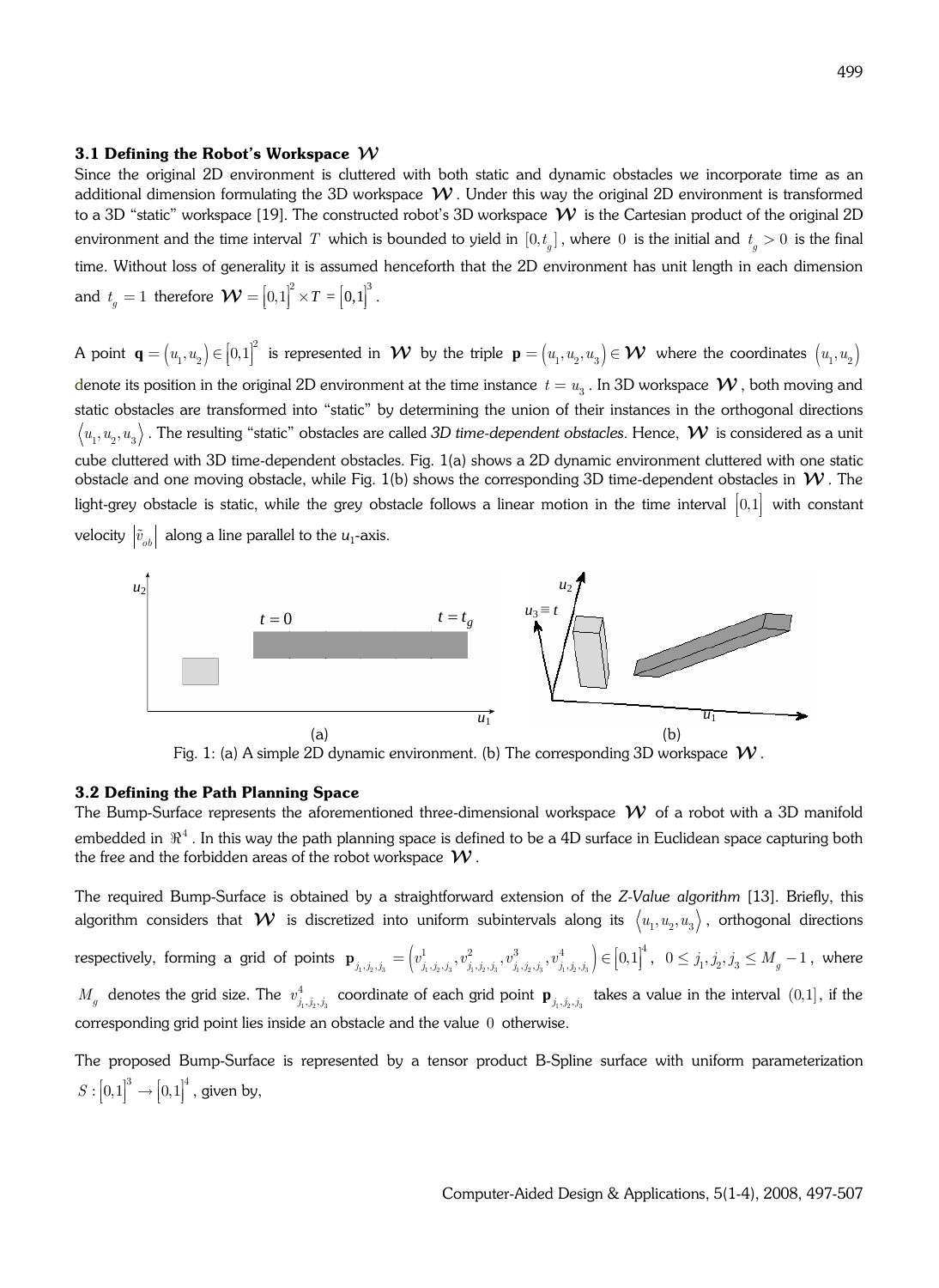$$
S = \mathbf{S}(u_1, u_2, u_3) = \sum_{j_1=0}^{M_g-1} \sum_{j_2=0}^{M_g-1} \sum_{j_3=0}^{M_g-1} \left( \prod_{i=1}^3 M_{j_i, d_i}(u_i) \right) \mathbf{p}_{j_1, j_2, j_3}, \ \ 0 \le u_1, u_2, u_3 \le 1 \tag{1}
$$

where  $d_i$  ,  $i=1,2,3$  denote the degree in the  $\big\langle u_1,u_2,u_3\big\rangle$  directions of the B-Spline Surface respectively and  $M_{j_i,d_i}(u_i)$ 

 $i = 1,2,3$  correspond to the B-Spline basis functions. Intuitively, the proposed path planning surface consists of "flat" areas where its four coordinate is zero and "bump" areas which make the length of the robot path extremely long when it passes through obstacles. In addition, since the obstacles never intersect each other we know that the topology of the free space is invariant with time thus the free area in the original 2D dynamic environment is represented by the "flat" area on the 4D Bump-Surface.

## **4. FORMULATION OF DIFFERENT ROBOT REPRESENTATIONS**

In this section we formulate the different types of robots mentioned in Section 2 in such a way that their motion in the original environment can be represented by a certain path on the Bump-Surface *S* .

## **4.1 Point Robots**

A point-robot  $\mathcal A$  is considered to trace a path  $R=\mathbf R(s)=\big(u_i,u_j,u_s\big)$  in  $\mathcal W$  (as illustrated in [Fig.](#page-3-0) 2) which is given as a B-Spline curve

$$
\mathbf{R}(s) = \sum_{\delta=0}^{K-1} M_{\delta,d}(s) \mathbf{p}_{\delta}, 0 \le s \le 1
$$
\n(2)

Here,  $K$  is the number of the control points  $\mathbf{p}_s \in \left[0,1\right]^3$  $\mathcal{L}_{\delta} \in [0,1]^{\circ}, \delta = 0,..., K-1$ , that define the robot's path *R*,  $M_{\delta,d}(s)$  is the Į ļ B-Spline basis function and *d* is the curve's degree.



<span id="page-3-0"></span>Fig. 2: A point-robot (red dot) moving in  $\mathcal W$ .

#### **4.2 Non-Holonomic Robots**

The robot  $A$  has a rectangular shape and is bounded with special, so called *non-holonomic constraints*, than restrict its [motio](#page-10-0)n [1]. The configuration of the robot in the original 2D environment is uniquely defined by the triple  $(u_1, u_2, \theta) \in [0,1]^2 \times [0,2\pi)$ , where  $(u_1, u_2)$  are the coordinates of the rear axle midpoint **R** with respect to a fixed frame, and  $\theta$  represents the orientation of the robot, i.e., the angle between the  $u_{_1}$ -axis and the main axis of the robot, as it is shown in

Fig. **3**. The steering an[gle](#page-4-0)  $0 \le \phi \le \phi_{\text{max}}$  , where  $|\phi| = \arctan\left(\frac{e}{\rho}\right) \prec \frac{\pi}{2}$  $\phi$  =  $\arctan\left(\frac{l}{\rho}\right) \prec \frac{\pi}{2}$  $\displaystyle{v=\arctan\biggl(\frac{l}{\rho}\biggr)<\frac{\pi}{2}}$  , is defined by the main axis of the robot and the

velocity vector of the midpoint **F** of the two front wheels, where  $\rho$  is the radius of curvature at point **R** and  $\ell$  is the distance between **F** and **R**. The orientation  $\theta$  is linked to the derivative of the position of a reference point  $\mathbf{R} = (u_1, u_2)$  on the robot by the equation,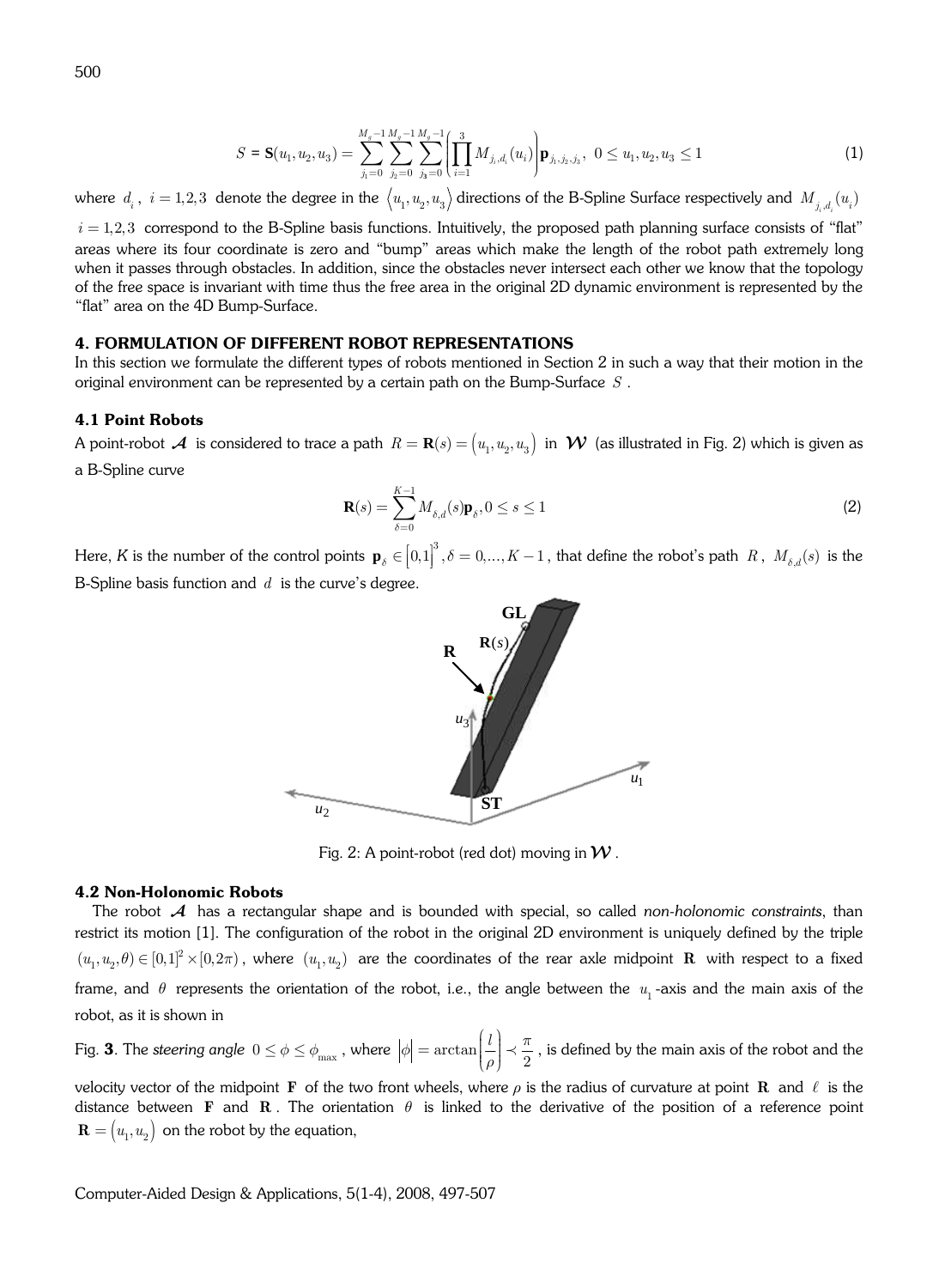$$
\dot{u}_1 \sin \theta - \dot{u}_2 \cos \theta = 0 \tag{3}
$$

It is noted that robot's dynamics is not considered in this study.

<span id="page-4-0"></span>

Fig. 3: A non-holonomic robot moving along  $\mathbf{R}(s)$ . Here G is the instantaneous centre of rotation of the robot.

We take advantage of thef[act t](#page-10-0)hat the robot has a maximum steering angle which can be directly connected to the path's radius of curvature  $\rho$  [1], as it is shown later in this section.

The midpoint **R** traces a path  $\mathbf{R}(s) = (u_1(s), u_2(s), u_3(s))$ , which has the form given by Eq.(2) [16]*.* In order to take into account the shape of the robot, a set of feature points  $\mathbf{A}_f \in [0,1]^3$ ,  $f = 1,..., V$  is selected on its boundary according to its shape and the requested accuracy (e.g., we set  $V = 4$  for a rectangular-shaped robot which correspond to its four corner vertices). Thus, similarly with midpoint  $\bf R$  , each feature point  ${\bf A}_f$  follows a curve  $A_f = A_f(s)$  in  $W$  . By means of Euclidean geometry we can determine easily the path  $A_f(s)$  in  $W$  with respect to **R**  $(s)$ , taking into account that for every  $s \in [0,1]$  the distance between every point  $\mathbf{A}_f(s)$  and the corresponding midpointpoint  $\mathbf{R}(s)$  of the rear axle is [constan](#page-4-1)t, while the corresponding angles  $\omega_f$  between vectors  $\mathbf{R}(s)\mathbf{A}_f\big(s\big)$  $\overline{\phantom{a}}$ and the main axis of the robot are fixed (see Fig. 4).



<span id="page-4-1"></span>Fig. 4: The robot's position with respect to a given path  $\mathbf{R}(s)$ .

We measure the "flatness" of the image  $S({\bf A}_f(s))$  of  ${\bf A}_f(s)$  on *S* by

$$
H_f = \int_0^1 S_{v^4} (\mathbf{A}_f (s)) ds, \quad f = 1,...,V
$$
\n(4)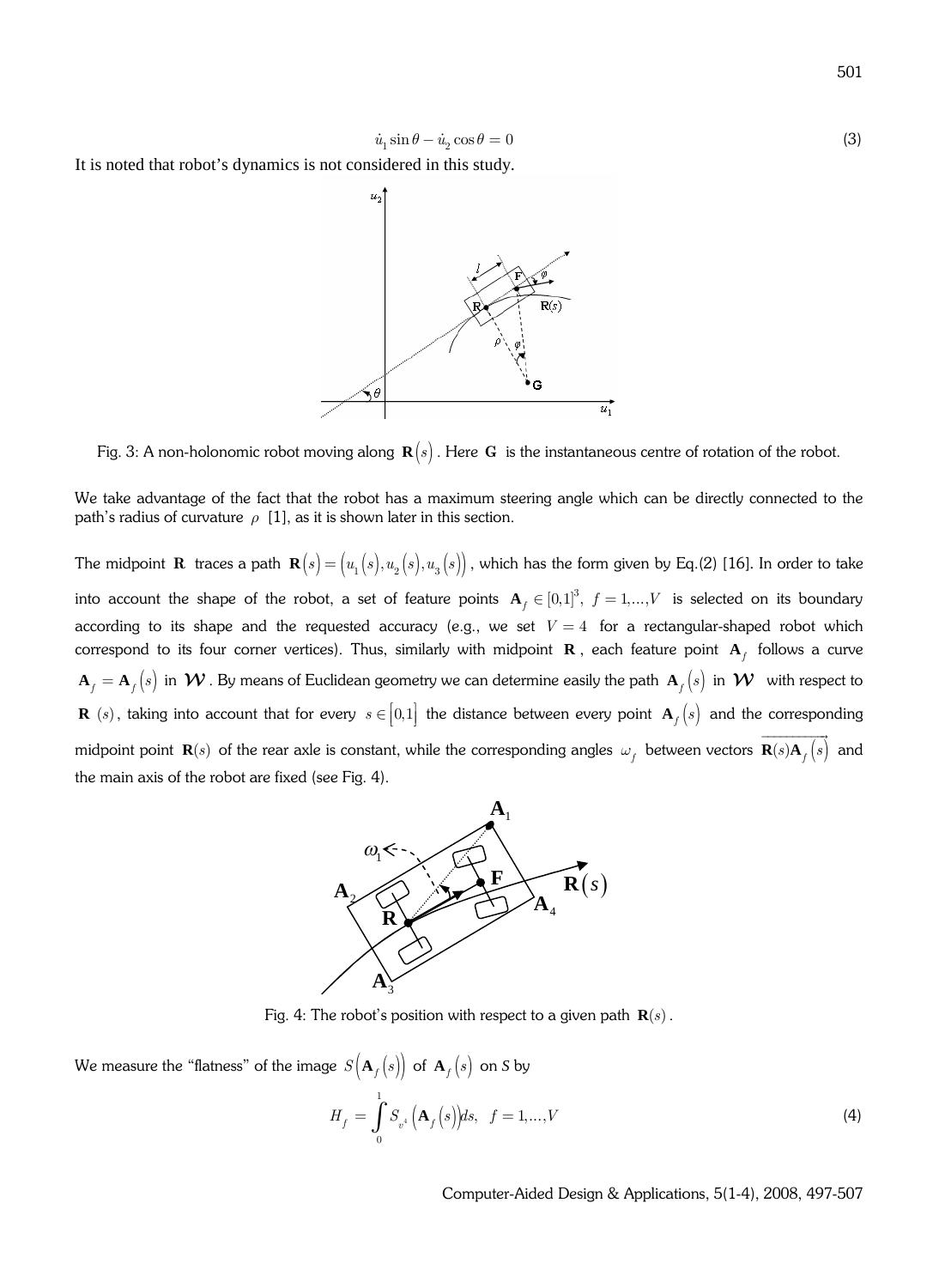where,  $\left. S_{v^4}\left(\mathbf{A}_f\left(s\right)\right)$  denotes the fourth coordinate of  $\left. S\big(\mathbf{A}_f\left(s\right)\right).$ 

Since, the orientation of the robot's front wheels is mechanically limited a turning radius constraint is incorporated in  $\mathbf{R}(s)$  which results to a path with a lower bounded turning radius  $\rho \ge \rho_{\min}$ . Therefore, the resulted curvature *k* of

 $\mathbf{R}(s)$  is smaller than or equal to  $\mathbf{-}\frac{1}{s}$ *min*  $\rho$ , i.e.,

<span id="page-5-0"></span>
$$
k(s) \le k_{\text{max}} \iff \frac{\|\dot{\mathbf{R}}(s) \times \ddot{\mathbf{R}}(s)\|}{\|\dot{\mathbf{R}}(s)\|^3} \le \frac{1}{\rho_{\text{min}}} \tag{5}
$$

where  $\dot{\mathbf{R}}(s)$  and  $\ddot{\mathbf{R}}(s)$  is the first and second derivative of  $\mathbf{R}(s)$  with respect to  $\,s$  , respectively.

*Note:* In order to determine the points of  $\mathbf{R}(s)$  $\mathbf{R}(s)$  $\mathbf{R}(s)$  with maximum curvature, we first compute the curvature profile  $k(s)$ and then, using the Regula-Falsi method [17], we determine the points where  $\frac{dk(s)}{dr} = 0$  $\frac{dS(t)}{ds} = 0$ . At these points, the function  $k(s)$  either reaches a local maximum or a local minimum.

## **4.3 Multiple Robots**

When there are multiple moving robots in the same environment we need to coordinate their motions. Assume a set of *N* non-holonomic robots moving (forwards only) in a 2D dynamic environment. Each robot knows its start and goal position and mo[ves fo](#page-10-12)rward with constant magnitude speed  $\left|\tilde{\mathbf{u}}^n_{rob}\right|$   $n=1,\ldots,N$  where the superscript  $n$  labels the  $n^{th}$ robot (*n* -robot) [18].

Again we consider that the midpoint  $\mathbf{R}^n$  of the rear axle of each  $\,$  -robot traces a path  $\, \mathbf{R}^n(s) = \left(u_1^n,u_2^n,u_3^n\right)$  in  $\, \mathcal{W}$ given as a B-Spline curve,

<span id="page-5-1"></span>
$$
\mathbf{R}^{n}(s) = \sum_{\delta=0}^{K-1} M_{\delta,d}(s) \mathbf{p}_{\delta}^{n}, 0 \le s \le 1, n = 1,...,N
$$
\n(6)

Here, *K* is the number of the control points  $\mathbf{p}_{\delta}^{n} \in [0,1]^3$ ,  $\delta = 0,..., K-1$ , which define the path  $R^n$ . Cleary, the Į 1 J images of the first and last control point of each  $R^n$  on  $S$  at the time instances  $t = 0$  and  $t_g = 1$  respectively should not be in collision with obstacles.

In order to take into account the shape of each  $n$  -robot we select a set of feature points  $\mathbf{A}_f^n\in[0,1]^3,\,\,f=1,...,V$  and  $n = 1,..., N$  , on the boundary of each  $n$  -robot. The flatness of the image  $S\left(\mathbf{A}_{f}^{n}\left(s\right)\right)$  of  $\mathbf{A}_{f}^{n}\left(s\right)$  of each  $n$  - robot on *S* is given by:

$$
H_f^n = \int_0^1 S_{v^4} \left( \mathbf{A}_f^n \left( s \right) \right) ds, \ \ f = 1, ..., V \ \text{and} \ \ n = 1, ..., N \tag{7}
$$

where,  $\ S_{v^4}\left({\bf A}_{f}^{n}\left(s\right)\right)$  denotes the fo[urth](#page-5-0) coordinate of  $S\big({\bf A}_{f}^{n}\left(s\right)\big)$  for each  $\,$  - robot.

Taking the above into account, Eq. (5) is written for the multiple-robots case as

$$
k^{n}(s) \leq k_{max}^{n} \iff \frac{\left\| \dot{\mathbf{R}}^{n}(s) \times \ddot{\mathbf{R}}^{n}(s) \right\|}{\left\| \dot{\mathbf{R}}^{n}(s) \right\|^{3}} \leq \frac{1}{\rho_{min}^{n}}
$$
\n(8)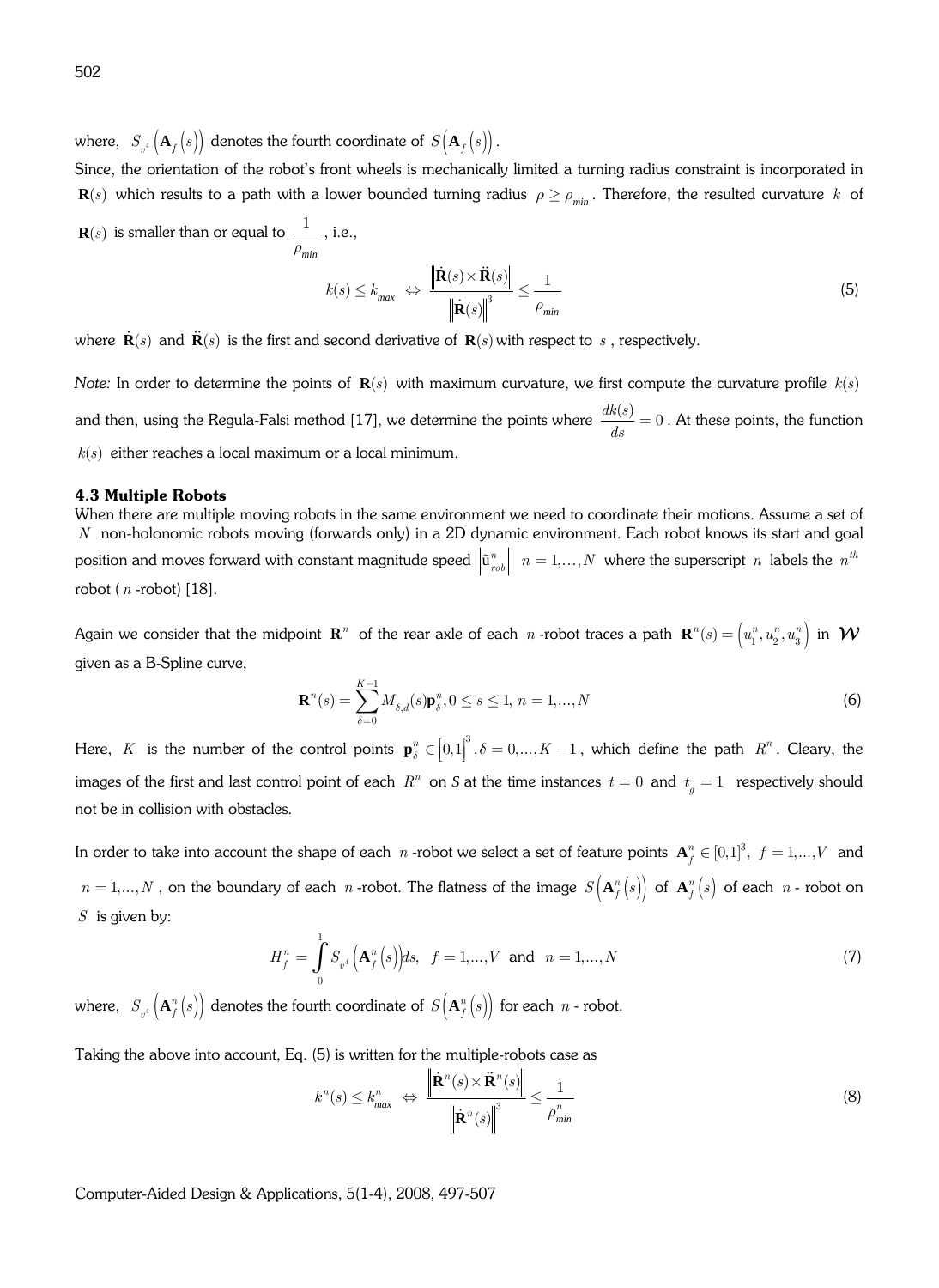where  $\dot{\mathbf{R}}^n(s)$  and  $\ddot{\mathbf{R}}^n(s)$  denote the first and second derivative of  $\mathbf{R}^n(s), n=1,...,N$  with respect to  $s$  , respectively.

#### **4.4 Unknown Path Parameters**

It must be noticed that in all applications we concentrate on the definition of the  $K-2$  control points such that the curve  $\mathbf{R}(s)$  (or  $\mathbf{R}^n(s)$  for multiple robots) satisfies the path-planning conditions  $\bf{A}\text{-} \bf{D}$ . The first and last control points, namely  $p_0$  and  $p_{K-1}$  are fixed to the initial and final position of the robot's midpoint **R** (or  $\mathbf{R}^n$  for multiple robots). Furthermore, the orientation of the robot is linked to the tangent vector (first derivative) of the path  $\mathbf{R}(s)$  (or  $\mathbf{R}^n(s)$  for multiple robots). In fact, the orientation of the robot at a point  $\mathbf{R}(s) \in \mathcal{W}$  equals to the direction of the tangent vector  $\dot{\mathbf{r}}(s)$  at that point where  $\mathbf{r}(s)$  is the projection of  $\mathbf{R}(s)$  on the initial  $u_1u_2$ -plane (similarly for multiple robots). The number of the unknown control points depends on the difficulty and complexity of the environment. Using more control points a path with higher flexibility is derived.

## **5. PATH PLANNING ON THE 4D BUMP-SURFACE**

Clearly, based on the above, the most complicated path-planning problem consists of multiple non-holonomic robots which move in a 2D environment with static and dynamic obstacles. The rest of the cases correspond to a limited and special case of this problem. In fact, the case of only one robot is handled by setting  $n=1$  , while point-robots require only the determination of path  $\mathbf{R}^n(s)$ . Since, all path-planning problems described in this paper can be formulated using as unknown parameters the control points of  $\mathbf{R}^n(s)$  , in this section we present a technique for computing these control points  $\mathbf{p}_{\delta}^n$ .

#### **5.1 Shortest Collision Free Path**

Generally, a collision-free path should be searched in the "flat" area of the Bump-Surface. A path that "climbs" the bumps of the Bump-Sur[face r](#page-10-10)esults to an invalid path in the original 2D environment that penetrates the obstacles. By construction, the arc length of  $\mathbf{R}^n(s)$  approximates the length of its image  $S(\mathbf{R}^n(s))$  on  $S$  as long as  $\mathbf{R}^n(s)$  does not penetrate the obstacles [13]. Therefore, it is reasonable to search for a"[flat"](#page-10-15) path on *S* in order to satisfy the objectives **A** and **B**.

The arc length  $L^n$  of the  $S(\mathbf{R}^n(s))$  onto  $S$  is given by differential geometry as [20]:

$$
L^{n} = \int_{0}^{1} \sqrt{\left(S_{u_{1}^{n}} \frac{d_{u_{1}^{n}}}{ds}, S_{u_{2}^{n}} \frac{d_{u_{2}^{n}}}{ds}, S_{u_{3}^{n}} \frac{d_{u_{3}^{n}}}{ds}\right)} \cdot \left(S_{u_{1}^{n}} \frac{d_{u_{1}^{n}}}{ds}, S_{u_{2}^{n}} \frac{d_{u_{2}^{n}}}{ds}, S_{u_{3}^{n}} \frac{d_{u_{3}^{n}}}{ds}\right) ds
$$
\n
$$
\tag{9}
$$

where  $S_{u_i^n}$  is the partial derivative of  $S$  with respect to  $u_i^n$ ,  $i = 1,2,3$  and  $n = 1,...,N$  . *i*

In addition, in order to take into account that each robot should avoid collisions with the rest ones, we use the predetermined set of feature points  $\mathbf{A}_f^n$  in order to designate the regions  $\mathit{CL}^n, n=1,...,N$  of  $\mathcal W$  which are occupied by robots. Thus the above requirement is expressed by:

$$
\bigcap_{n=1}^{N} CL^n = \varnothing \tag{10}
$$

The minimization of the following objective function

$$
E^{n} = L^{n} + \sum_{f=1}^{V} H_{f}^{n}, n = 1,...,N
$$
  
Subject to 
$$
\bigcap_{n=1}^{N} CL^{n} = \varnothing
$$
 (11)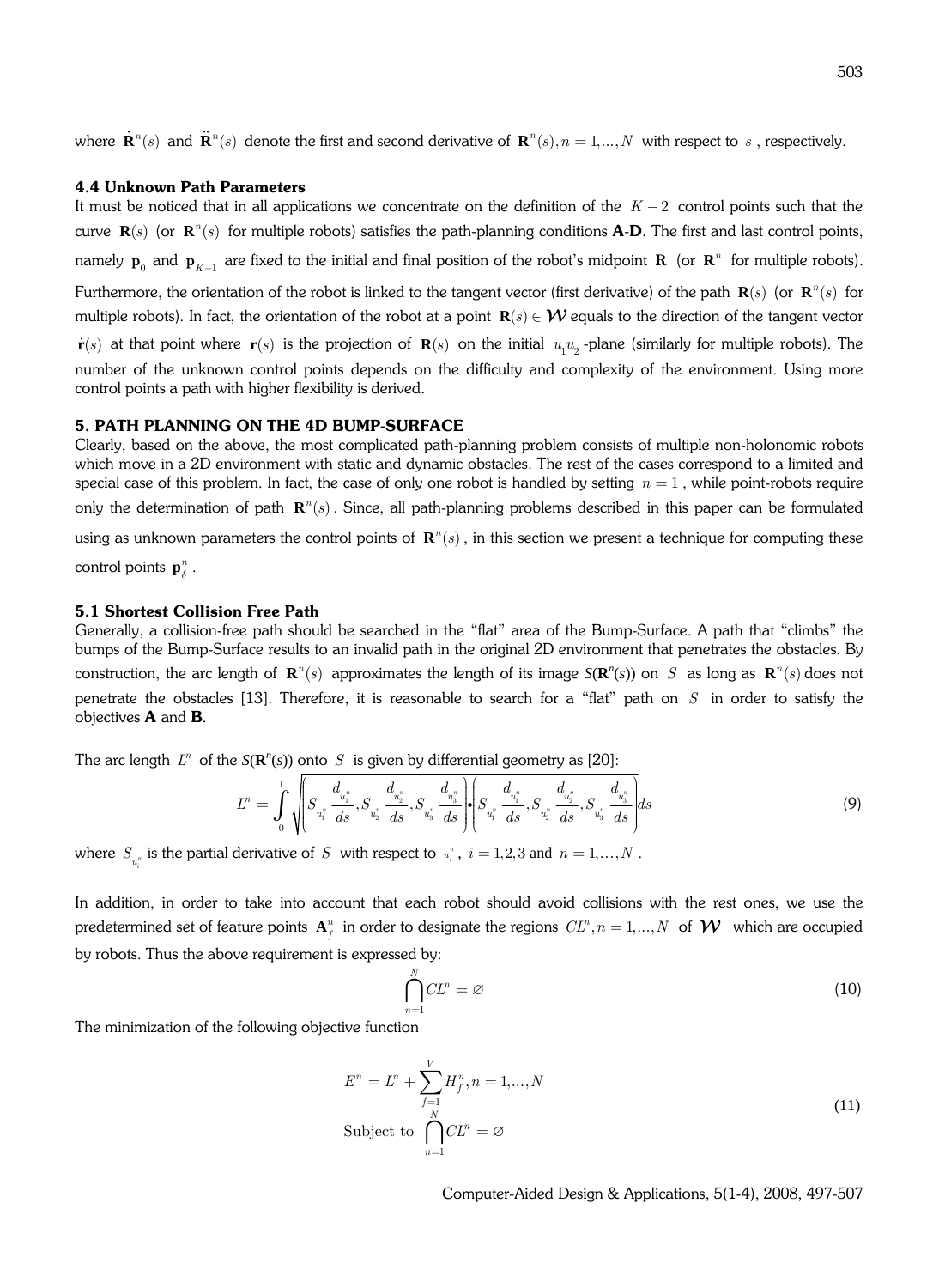with respect to the control points  $\mathbf{p}_{\delta}^{n} \in [0,1]^3$ ,  $\delta = 1,..., K-2$  and  $n = 1,..., N$  , leads to a collision free  $n$  -path for the *n* -robot which satisfies the conditions **A** - **C**.

## **5.2 Time Monotone**

Objective  $D$  expresses the requirement for deriving a strictly time monotone  $n$  – path  $R^n(s)$  , which should satisfy the following condition:

<span id="page-7-0"></span>
$$
\dot{\mathbf{R}}^{n}(s) \succ 0, n = 1, \dots, N
$$
\n<sup>(12)</sup>

When the sign of each  $\dot{\bf R}^n(s)$  between consecutive roots  $\dot{\bf R}^n(s)=0$  is positive, then the curve  ${\bf R}^n(s)$  has an increasing monotone in  $\mathcal W$  . The roots of each  $\mathbf R^n(s)=0$  are computed using the Regula-Falsi method.

#### **5.3 The Overall Path Planning Problem**

Taking the above analysis into consideration, the overall constrained optimization problem is given by,

$$
E = \sum_{n=1}^{N} \left( L^n + \sum_{f=1}^{V} H_f^n \right)
$$
  
\n
$$
\left( \max \left( k^n(s_1), \dots, k^n(s_\gamma) \right) \le k_{\text{max}}^n, \text{ for robots with nonholonomic constraints} \right)
$$
  
\nsubject to  
\n
$$
\left( \prod_{n=1}^{N} CL^n = \varnothing \right)
$$
 (13)

The minimization of Eq. [\(13\)](#page-7-0) with respect to the control points  $\mathbf{p}_{\delta}^{n} \in [0,1]^{3}, \delta = 1,..., K-2$ , leads to *N* optimum 1 collision-free paths which satisfy the path-planning objectives **A**-**D**.

#### **6. SEARCHING FOR A NEAR-OPTIMUM ROBOT'S PATH USING A GENETIC ALGORITHM**

Genetic Algorithms (GAs) have many features that make them attractive for the solution of combinatorial NP-hard problems. They are theoretically and empirically proven to provide robust search in large and complex search spaces, which can be multimodal and nonlinear [\[21\].](#page-10-16) In addition, GAs are well known for their ability of reaching a nearoptimal solution for constraint optimization problems. Based on the above we consider that GAs are well adapted in this paper in order [to solve problem](#page-7-0) (13).

The fitness function provides the mechanism for determining the direction of the search on the Bump-Surface. In this paper the fitness function is given by,

$$
fitness = \begin{cases} \frac{1}{E}, & \text{if } \max\left(k^n(s_1),\dots,k^n(s_\gamma)\right) \le k_{\max}^n, \text{ for robots with nonholonomic constraints} \\ & \text{and } \mathbf{R}^n(s) > 0, \quad \bigcap_{n=1}^N CL^n = \varnothing \\ 0, & \text{otherwise} \end{cases}
$$
(14)

Each chromosome represents a possible path for the robot as a sequence of control points which define the B-Spline curve of Eq. [\(6\).](#page-5-1) Each control point consists of coordinates  $(u_1, u_2, u_3) \in [0,1]^3$ , which are represented by the genes of the chromosome.

## **7. EXPERIMENTAL RESULTS**

The performance of the proposed method is investigated through multiple simulation experiments for a robot moving in 2D environments. These characteristic experiments are presented and discussed in section. The simulations were implemented in *Matlab* and run on a Core 2 Duo 2.13 GHz PC.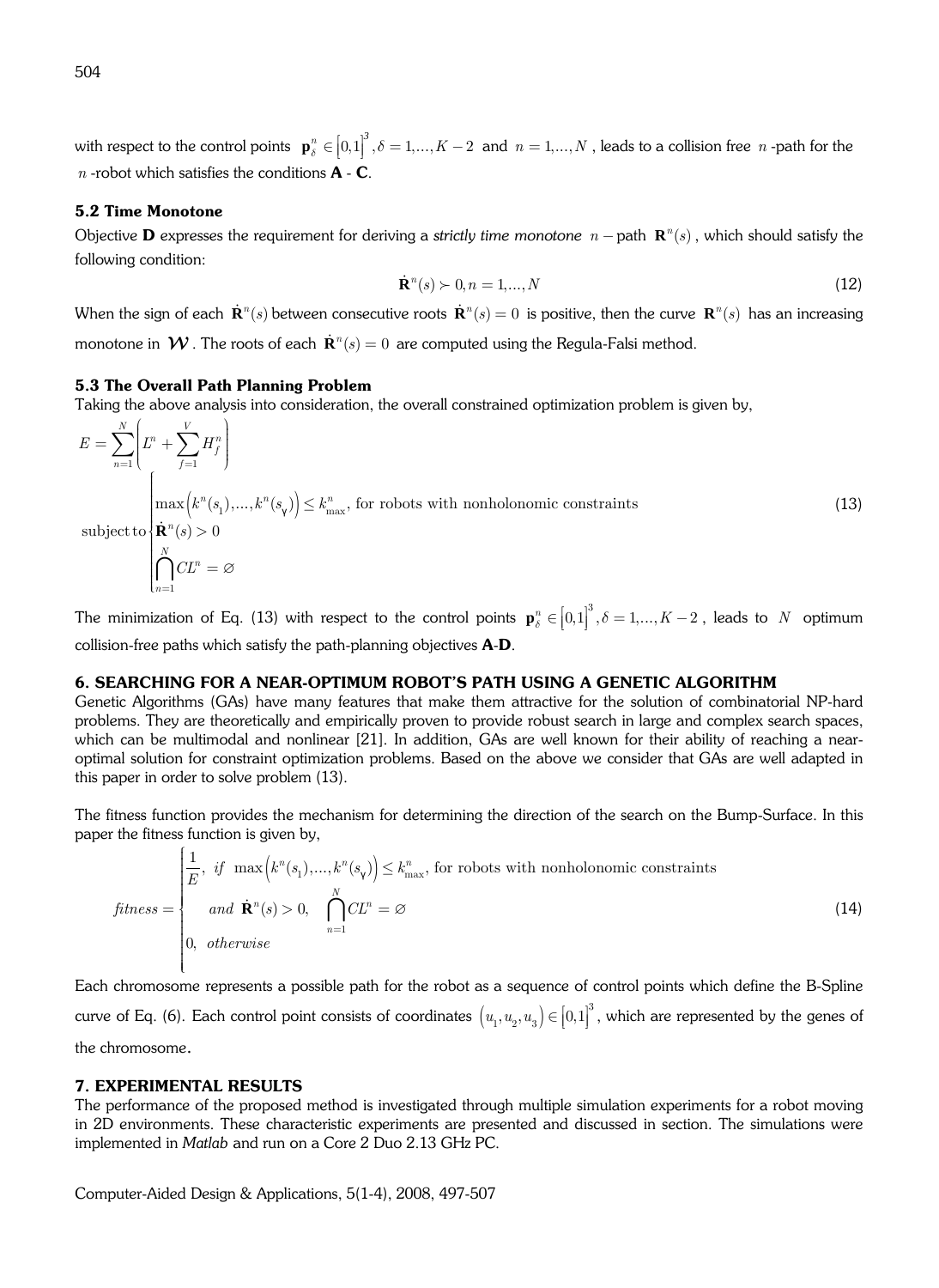The grid size *M<sup>g</sup>* was set equal to 100. The suitable settings for the GA's control parameter were experimentally determined and defined as follow: *population size*=150, *maximum number of generations* =220, *crossover rate* =0.75 and *boundary mutation rate* =0.004. Furthermore, in all the experiments a (2, 2) B-Spline surface was used to represent the Bump-Surface and a 2-degree B-Spline curve is used to represent the robot's path.

*Test Case I*: Fig 5(a) corresponds to a 2D dynamic environment where the robot has to avoid two moving rectangularshaped obstacles (dark-grey colour) and seven static obstacles (light-grey colour). The obstacles MO\_1 and MO\_2 are moving with constant velocity  $\left|\tilde{u}_{ob}\right|=0.25\;$  in the direction parallel to  $u_2$ -axis. The robot is moving with constant velocity  $|\tilde{u}| = 0.5$ . Figure 5(b) shows the corresponding 3D workspace  $\mathcal{W}$ . Figures 5(c)-(d) show two snapshots of the motion of the robot in the original 2D dynamic environment. The solution path (Fig.5(d)) is defined by six control points (including the points **ST** and **GL**).



Fig. 5: (a) The original 2D environment. (b) The corresponding 3D workspace. (c) One snapshot of the robot's motion and (d) the solution path.

As it is shown in Fig.5, the robot reaches the GL point without colliding with the obstacles and pass closely to both moving obstacles in order to approach its final position under an optimum path.

*Test Case II* : Figure 6(a) corresponds to a 2D dynamic environment where two robots have to avoid two moving rectangular-shaped obstacles (dark-grey colour) and seven static obstacles (light-grey colour). The obstacles MO\_1 and MO\_2 are moving with constant velocity  $\big|\tilde u_{ob}\big|=0.25\,$  in the direction parallel to  $\,u_{_1}$  -axis and  $\,u_{_2}$  -axis, respectively. The robots are moving with constant velocity  $|\tilde{u}| = 0.5$ . Figure 6(b) shows the corresponding 3D workspace  $\mathcal{W}$ . Figures 6(c)-(d) show two snapshots of the motion of the robots in the original 2D dynamic environment. The solution paths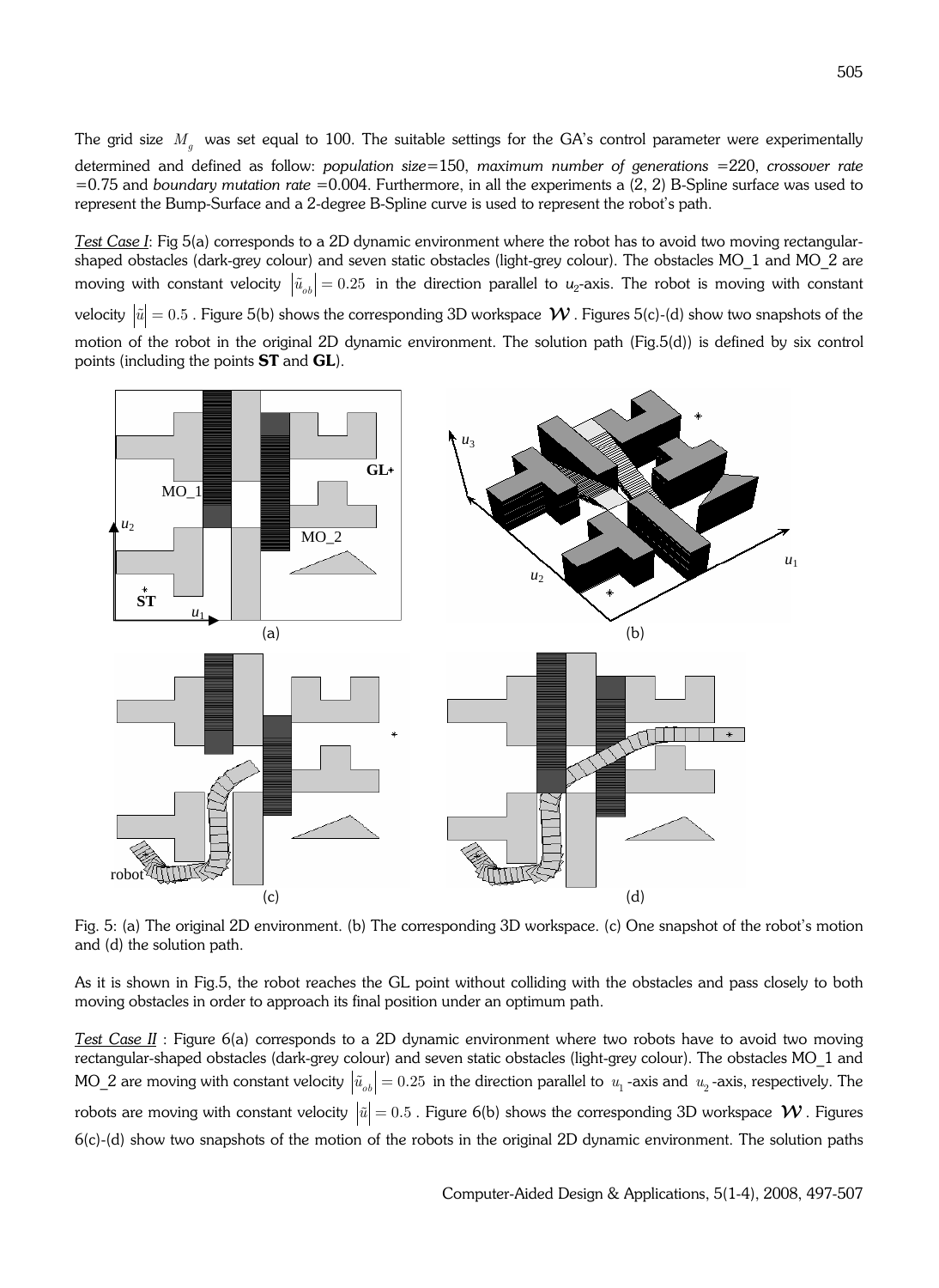

(Fig. 6(d)) are defined by ten control points (including the points **ST** and **GL**). In this experiment we chose an increased number of control points in order to provide more flexibility to the underlying robots' path.

Fig. 6: (a) The 2D environment. (b) The corresponding 3D workspace  $W$ . (c) One snapshot of the robots' motion and (d) the solution paths.

The results of all experiments show that the method is effective for determining a near-optimum solution in complicated environments cluttered with obstacles of arbitrary shape, size and location. It should be noticed that with the proposed method the robot is able to take full advantage of its rotational and positional degrees of freedom in order to pass close by the moving and static obstacles. In addition, Fig.6(d) shows that the optimum path is not always the shorter one since in this case robot\_1 had to make a small detour in order to avoid the moving obstacle and to maintain its constant speed. Future work will be focused on providing speed control to the moving robots in order to allow velocity variations during the calculation of the optimum path-solution.

## **8. CONCLUSION**

In this paper a general method for determining an optimum (or near-optimum) path for either holonomic or nonholonomic robots moving in 2D dynamic environments is presented. The proposed method consists of two phases: first, the Bump-Surface concept is used to represent the 3D robot's workspace  $W$  by a 3D manifold Bump-Surface embedded in the 4D Euclidean space. The generated Bump-Surface is being searched for a near optimum path satisfying all motion-design constraints by a genetic algorithm. Simulated experiments have shown that the proposed method is able to derive high quality solutions with all types of robots referred in this paper.

## **9. ACKNOWLEDGMENTS**

University of Patras is a partner in the EU-funded FP6 Innovative Production Machines and Systems (I\*PROMS) Network of Excellence.